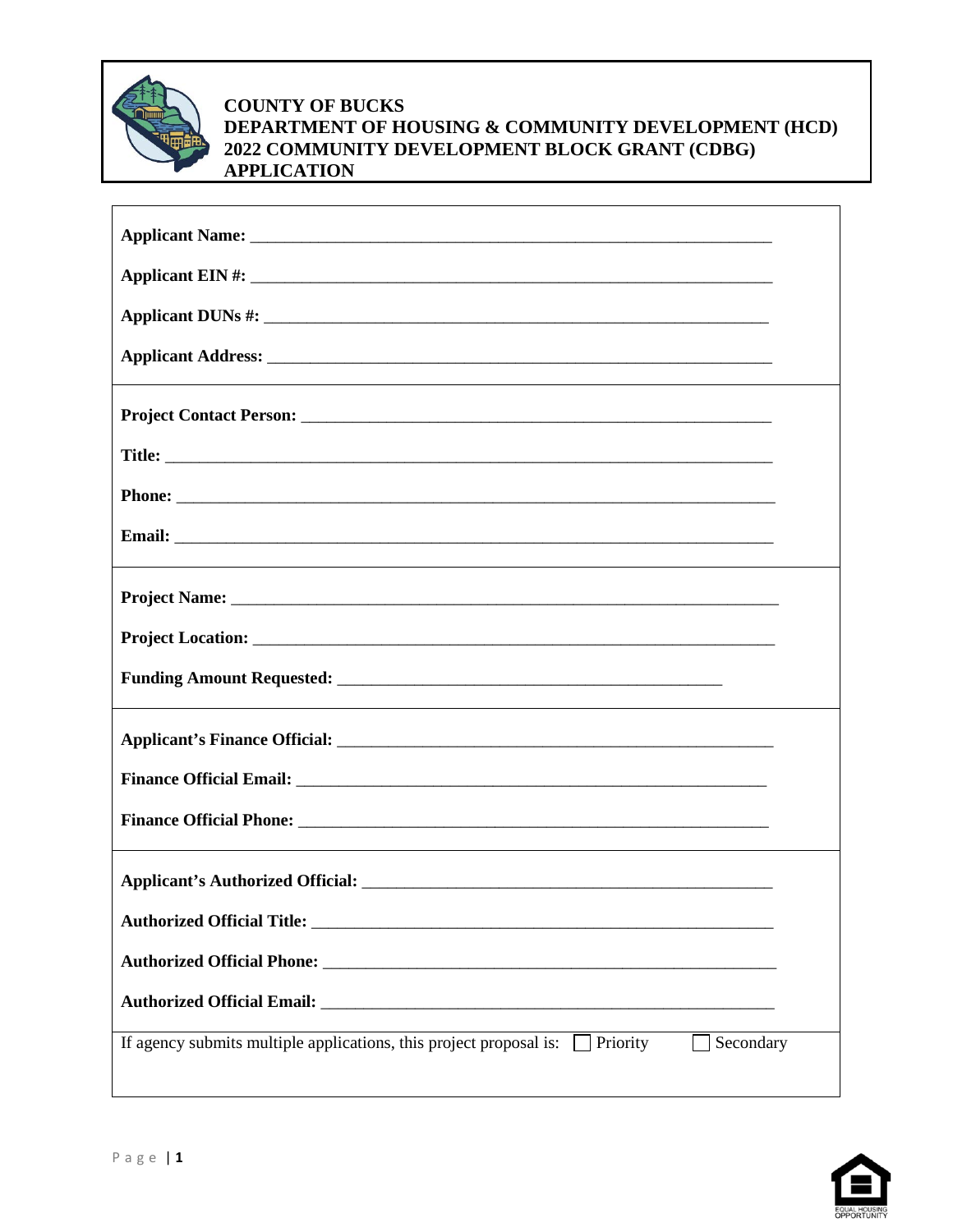## **Section 1 Applicant Information**

#### **A. Indicate the type of enterprises that describe the organization listed above (you may select more than one type):**

| $\frac{1}{2}$               |                                 |
|-----------------------------|---------------------------------|
| Non Profit                  | Government                      |
| Healthcare                  | Call Center                     |
| Professional Services       | Economic Development Provider   |
| Social Services Provider    | <b>Emergency Responder</b>      |
| Child Care Center           | Industrial                      |
| Authority                   | <b>Homeless Services</b>        |
| Commercial                  | <b>Faith Based Organization</b> |
| <b>Educational Facility</b> | Other                           |
| <b>Housing Provider</b>     |                                 |

#### **B. Background**

In the space provided below:

- 1. Describe the purpose of the agency and sources of funding received.
- 2. Indicate the length of time the agency has been in operation, and include the date of incorporation.
- 3. Describe the services currently provided by the agency, and include the number and characteristics of clients served annually.

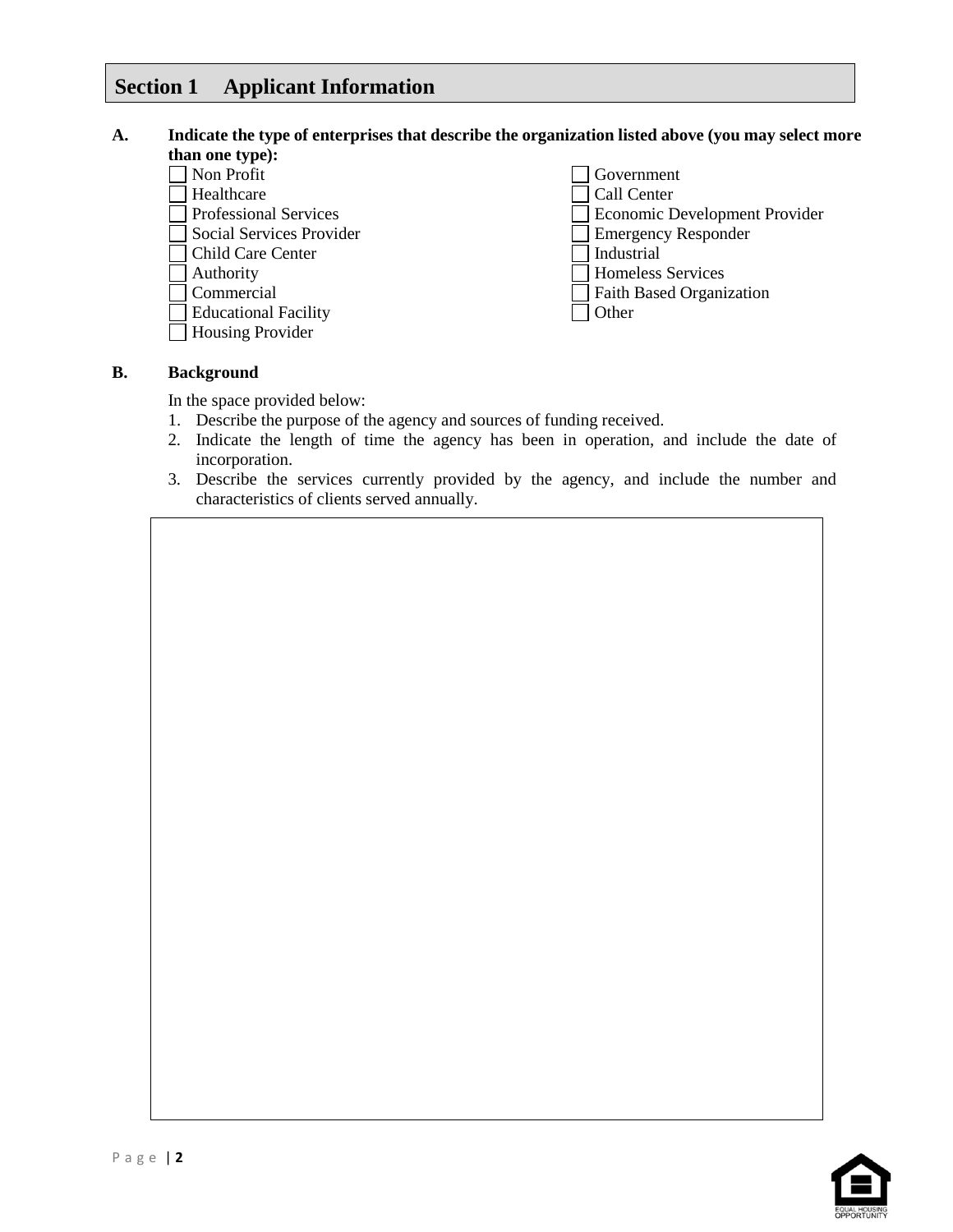#### **C. Qualifications**

In the space provided below:

- 1. Discuss your agency's capability to develop, implement, and administer the proposed project.
- 2. Briefly identify the staff needed to complete the proposed project including their skills and/or experience. Project implementation includes but is not limited to: financial recordkeeping; procurement; contracting and labor standards; day to day administration and oversight of 3rd party agreements, contracts; and audits.
- 3. Indicate who in your organization will undertake the responsibility of project manager.
- 4. Describe how your agency will monitor progress in implementing the project.
- 5. Include or attach your agency's organizational chart and any other pertinent agency information.

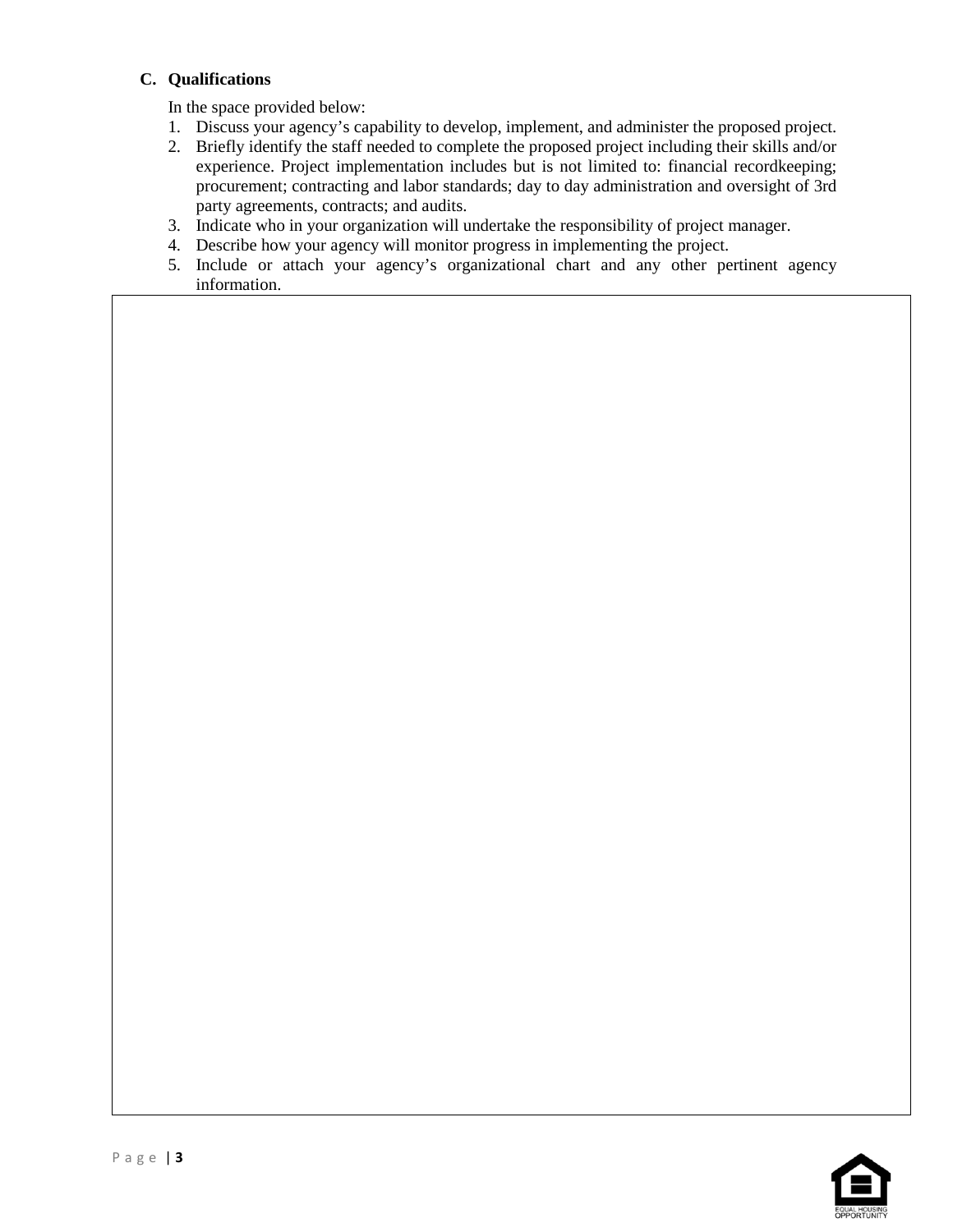### **D. Scope of Work**

In the space below please write a detailed scope of work for your proposed project. Please include all proposed work necessary from start to finish, activities to be undertaken, or services to be provided, and also describe specifically how the requested CDBG funds will be used.

**Please be sure that this narrative is an accurate description of the proposed project in its entirety.**

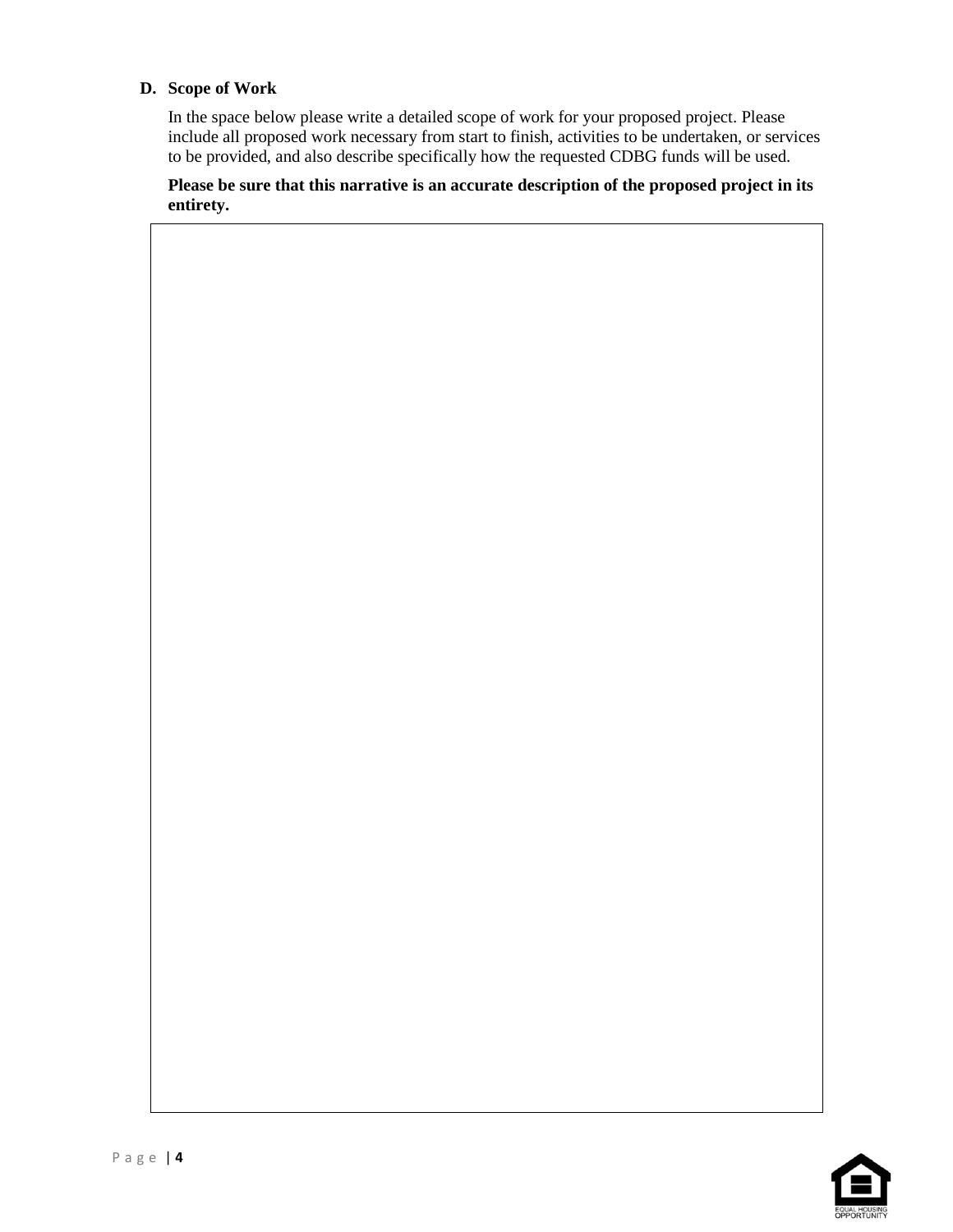## **E. Financial:**

In the space provided below:

- 1. Briefly describe the agency's fiscal management system, including financial reporting, record keeping, accounting system, payment procedures, and audit requirements. Please attach most recent completed audit.
- 2. Include a summary of your agency's current operating budget. Include or attach your agency's purchasing policy.

|  |  | Does your organization expend \$750,000 or more a year in federal funds? |  | Yes | $\begin{array}{c c} & \text{No} \end{array}$ |
|--|--|--------------------------------------------------------------------------|--|-----|----------------------------------------------|
|  |  |                                                                          |  |     |                                              |

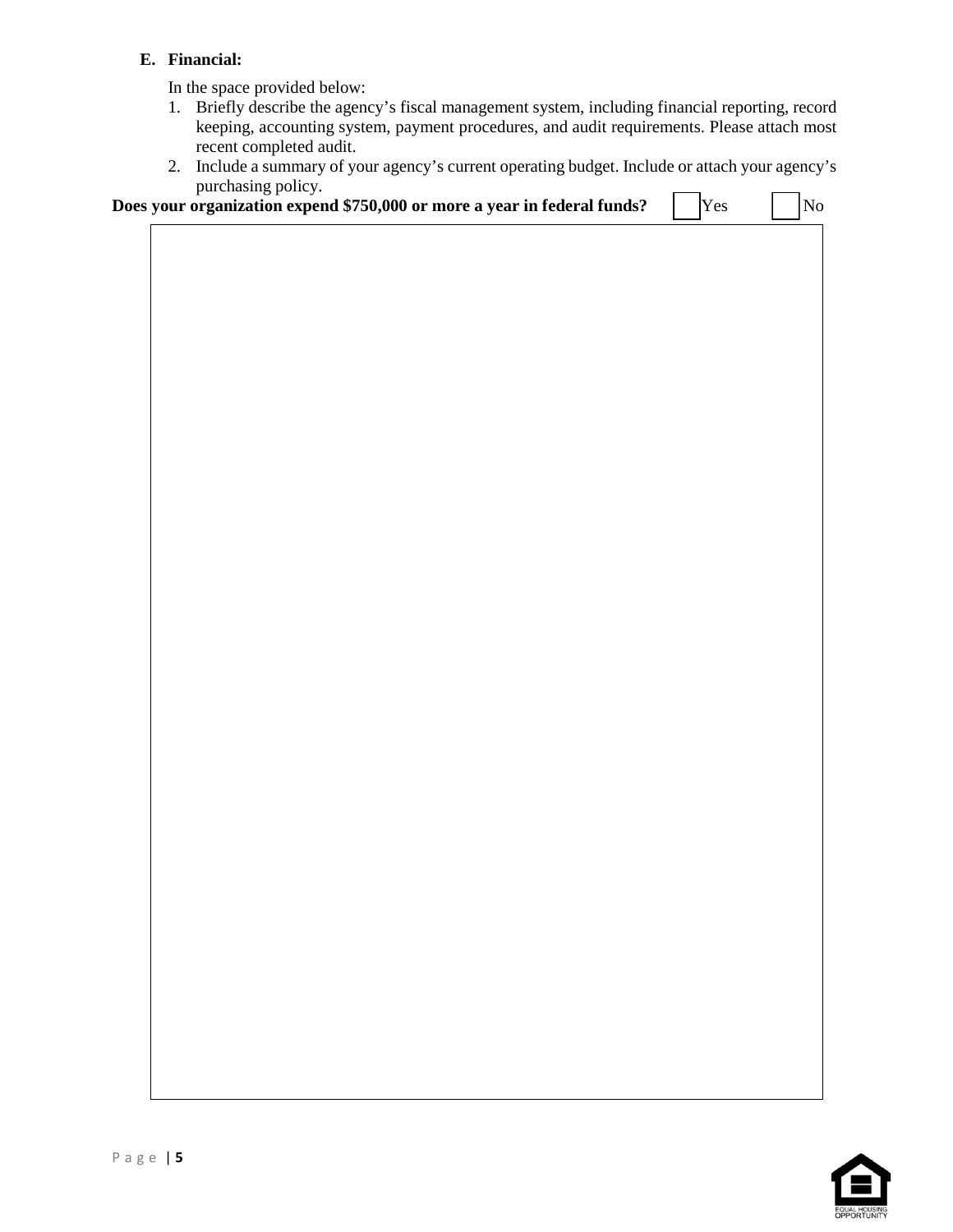#### **F. Previous Accomplishments:**

For those agencies that have previously received County of Bucks CDBG funding, in the space below describe the accomplishments achieved and note the year(s) funded. Include the degree to which the objectives were met. If there were difficulties in achieving the objectives or delays, describe how that will be overcome in the future. If your agency currently has a CDBG-funded project in process, explain when this project will be completed. If the agency has not previously received County of Bucks CDBG funding, describe accomplishments achieved through other funding sources.

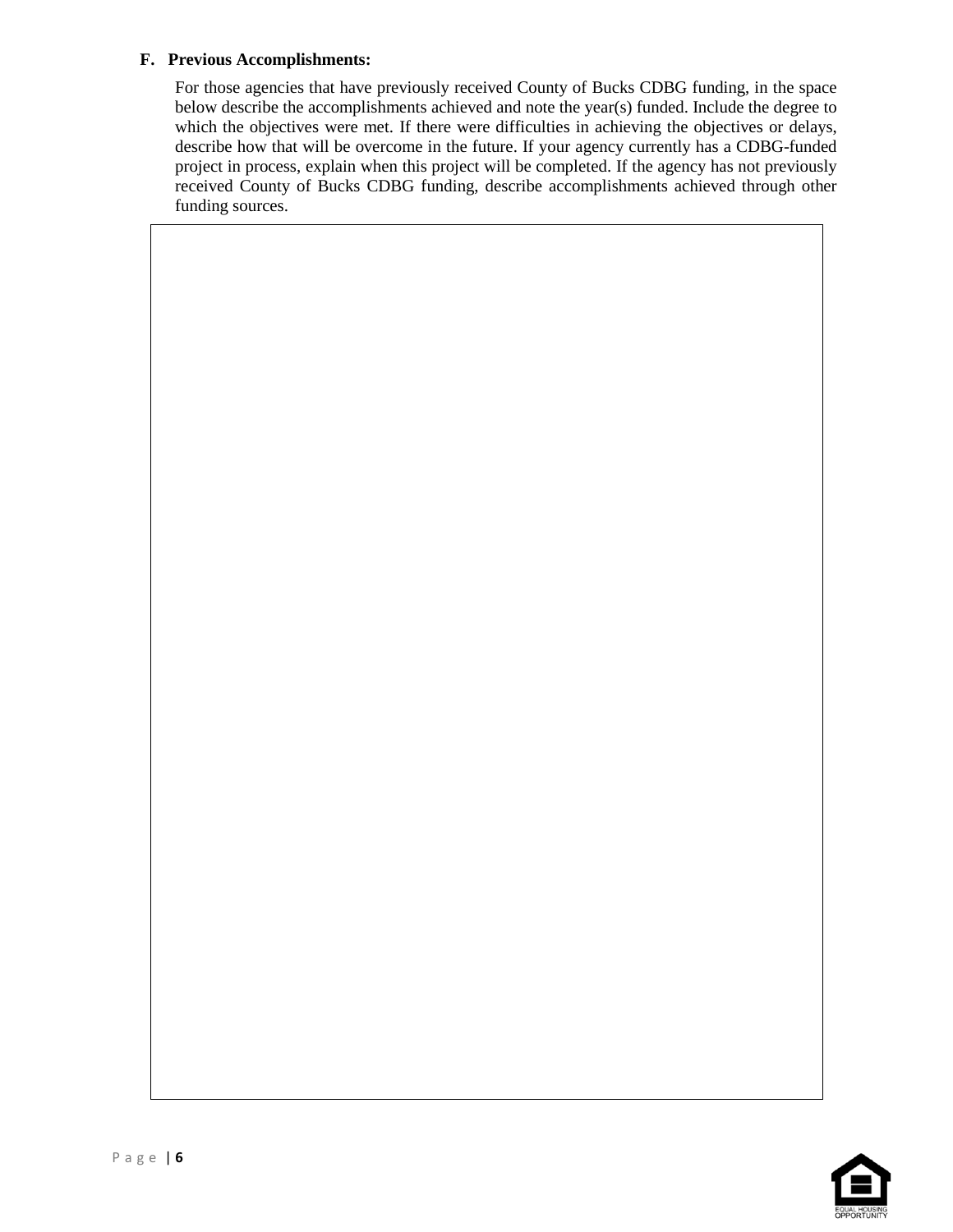## **G. Same Use Regulation:**

Any real property acquired or improved in whole or in part with CDBG funds shall be used to meet one of the national objectives until five years after the expiration of the subrecipient contract.

Describe how your agency will ensure compliance with this HUD requirement:

#### **H. COVID-19:**

Does the proposed project directly prevent, prepare for, and respond to coronavirus?  $\bigcap$ Yes  $\bigcap$  No

If yes, please describe below. The below COVID Impact statement should be a description of how the project/program prevents, prepares for, and is in response to COVID. A key for COVID tieback is to focus on documented coronavirus effects or risks to overall economic, service, housing and infrastructure serving LMI neighborhoods and communities, and to consider both backward-looking and potential forward-looking risks and vulnerabilities to coronavirus. How do the services within this project application relate to the effects of the pandemic, or enable resilience to the effects of coronavirus in the future?

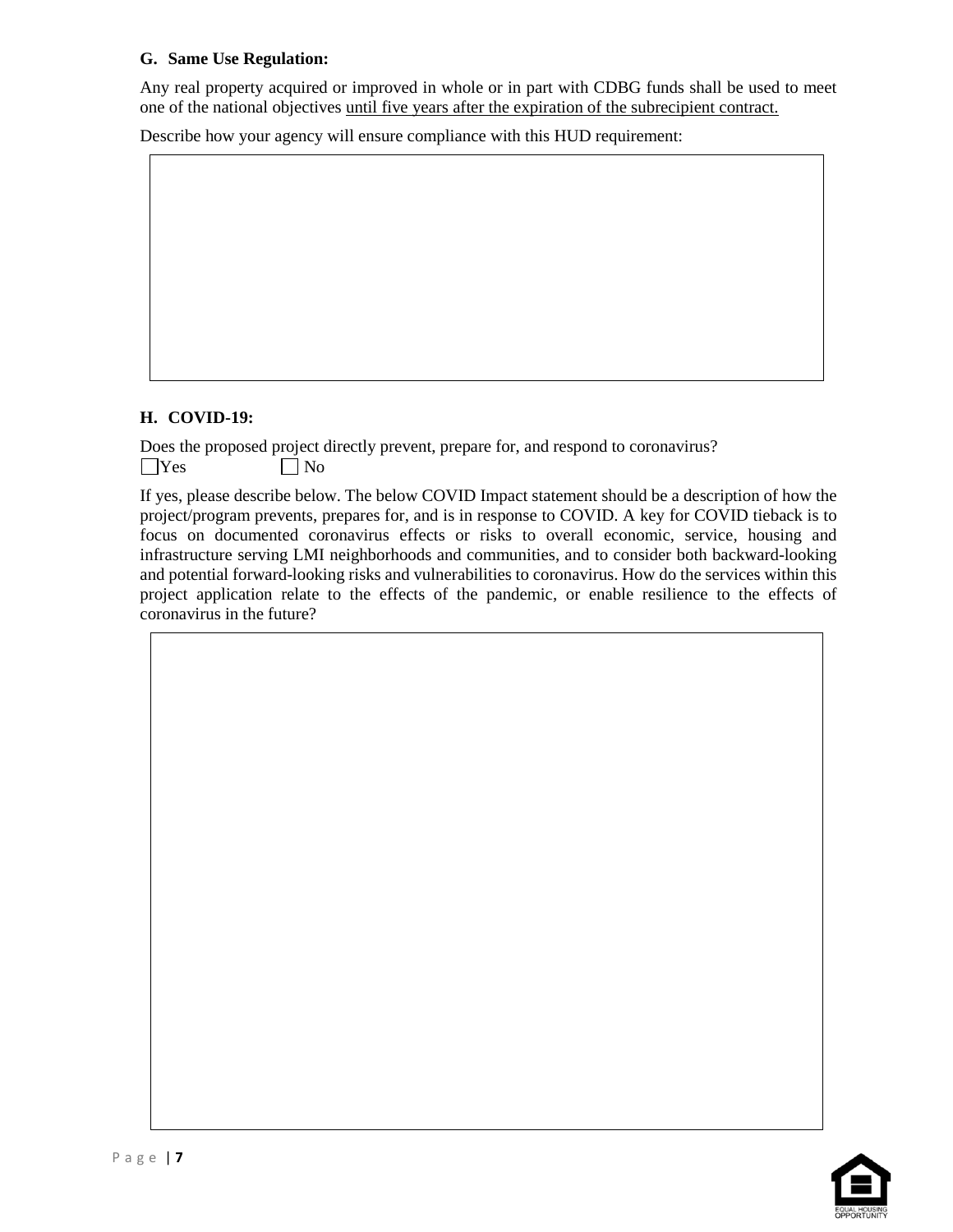| <b>Project Type:</b>                                                                     | <b>Public Service</b><br><b>Permanent Housing</b>                                 | Economic Development<br><b>Transitional Housing</b>                                                           |                                                                                                   | <b>Public Facilities Improvements</b>                |
|------------------------------------------------------------------------------------------|-----------------------------------------------------------------------------------|---------------------------------------------------------------------------------------------------------------|---------------------------------------------------------------------------------------------------|------------------------------------------------------|
| 1. Project Description:                                                                  |                                                                                   |                                                                                                               |                                                                                                   |                                                      |
| A. Complete the table below                                                              |                                                                                   |                                                                                                               |                                                                                                   |                                                      |
| Check the box for<br>each item that best<br>describes your<br>proposed project.          | Project is a<br>service with no<br>alterations to the<br>physical<br>environment. | Indicate whether the<br>project is a new or<br>existing service/facility.                                     | Will the project<br>change the size or<br>capacity of the<br>facility by more<br>than 20 percent? | Does the project<br>require a change<br>in land use? |
| Housing                                                                                  | Yes                                                                               | <b>New</b>                                                                                                    | Yes                                                                                               | Yes                                                  |
|                                                                                          | N <sub>o</sub>                                                                    | Existing                                                                                                      | N <sub>o</sub>                                                                                    | N <sub>o</sub>                                       |
| Neighborhood                                                                             | Yes                                                                               | <b>New</b>                                                                                                    | Yes                                                                                               | Yes                                                  |
| Facilities                                                                               | N <sub>o</sub>                                                                    | Existing                                                                                                      | N <sub>o</sub>                                                                                    | N <sub>o</sub>                                       |
| <b>Senior Centers</b>                                                                    | Yes                                                                               | <b>New</b>                                                                                                    | No                                                                                                | Yes                                                  |
|                                                                                          | No                                                                                | Existing                                                                                                      | Yes                                                                                               | N <sub>o</sub>                                       |
| <b>Handicapped Centers</b>                                                               | Yes                                                                               | <b>New</b>                                                                                                    | Yes                                                                                               | Yes                                                  |
|                                                                                          | No                                                                                | Existing                                                                                                      | N <sub>o</sub>                                                                                    | N <sub>o</sub>                                       |
| <b>Health Facilities</b>                                                                 | Yes                                                                               | <b>New</b>                                                                                                    | N <sub>o</sub>                                                                                    | Yes                                                  |
|                                                                                          | N <sub>0</sub>                                                                    | Existing                                                                                                      | Yes                                                                                               | N <sub>o</sub>                                       |
| <b>Youth Centers</b>                                                                     | N <sub>o</sub>                                                                    | <b>New</b>                                                                                                    | Yes                                                                                               | Yes                                                  |
|                                                                                          | Yes                                                                               | Existing                                                                                                      | N <sub>0</sub>                                                                                    | N <sub>o</sub>                                       |
| <b>Child Care Centers</b>                                                                | No                                                                                | <b>New</b>                                                                                                    | $\rm No$                                                                                          | Yes                                                  |
|                                                                                          | Yes                                                                               | Existing                                                                                                      | Yes                                                                                               | N <sub>o</sub>                                       |
| <b>Homeless Facilities</b>                                                               | Yes                                                                               | <b>New</b>                                                                                                    | Yes                                                                                               | Yes                                                  |
|                                                                                          | No                                                                                | Existing                                                                                                      | N <sub>0</sub>                                                                                    | N <sub>o</sub>                                       |
| Other:                                                                                   | Yes                                                                               | <b>New</b>                                                                                                    | Yes                                                                                               | Yes                                                  |
|                                                                                          | N <sub>o</sub>                                                                    | Existing                                                                                                      | N <sub>o</sub>                                                                                    | N <sub>o</sub>                                       |
| <b>B.</b> Describe the problem or need that the proposed project is intended to address. |                                                                                   |                                                                                                               |                                                                                                   |                                                      |
| 2. Project Location:                                                                     |                                                                                   |                                                                                                               |                                                                                                   |                                                      |
| streets.                                                                                 |                                                                                   | A. What is the specific project location, include the municipality, street address, or intersection and cross |                                                                                                   |                                                      |

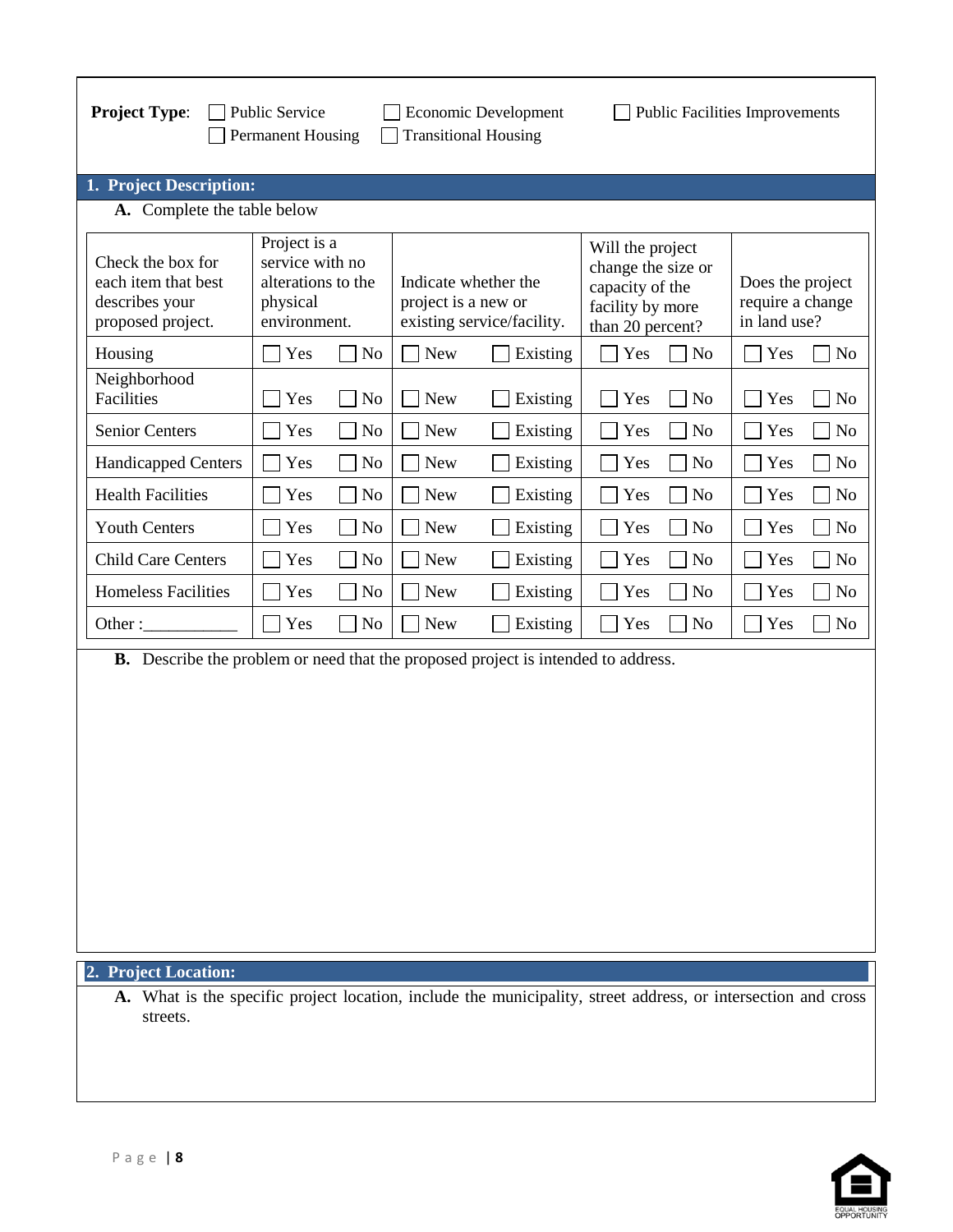|                                                                                                                      |                                                                        | B. Describe the targeted service area of the proposed project, include boundaries of the service area, and<br>justification for the delineation of the service area, include Census tracts and Block group(s). |
|----------------------------------------------------------------------------------------------------------------------|------------------------------------------------------------------------|----------------------------------------------------------------------------------------------------------------------------------------------------------------------------------------------------------------|
|                                                                                                                      |                                                                        |                                                                                                                                                                                                                |
|                                                                                                                      |                                                                        |                                                                                                                                                                                                                |
| C. Attach maps of the jurisdiction which clearly depicts the following:                                              |                                                                        | 1. Census geography with boundaries relative to clearly identify landmarks.                                                                                                                                    |
|                                                                                                                      |                                                                        | 2. Location/incidence/concentration of low and moderate income and minority persons based upon<br>ACS data or surveys as they relate to your project services and service area.                                |
|                                                                                                                      | 3. Location of each activity, clearly delineating the area of benefit. |                                                                                                                                                                                                                |
|                                                                                                                      |                                                                        | 4. Attach current photos of building/project site including front, back, interior and exterior.                                                                                                                |
|                                                                                                                      |                                                                        | <b>D.</b> Indicate if the activity is located in or will have any impact on the following? (Check Yes or No)                                                                                                   |
| Places or otherwise deemed of historical importance by local government?<br>Yes<br>N <sub>o</sub>                    |                                                                        | (i) Historic district, site, building, structure, or object included in or eligible for the National Register of Historic                                                                                      |
| If yes, include name of historic property or district: __________________________                                    |                                                                        |                                                                                                                                                                                                                |
| (ii) Does project include any work on painted surfaces and building predates 1978<br>$\blacksquare$ Yes<br>$\Box$ No |                                                                        |                                                                                                                                                                                                                |
| per 40 CFR part 745.                                                                                                 |                                                                        | If yes, please attach a lead inspection and risk assessment completed by an EPA/State licensed lead inspector as                                                                                               |
| Yes<br>No                                                                                                            |                                                                        | (iii) Floodway, Coastal High Hazard Area, 500-year Floodplain, 100-year Floodplain, or Wetlands?                                                                                                               |
| E. Indicate whether the property is owned or rented:                                                                 |                                                                        |                                                                                                                                                                                                                |
| Owned                                                                                                                | Rented                                                                 |                                                                                                                                                                                                                |
|                                                                                                                      |                                                                        | If rented provide a copy of the lease and documentation demonstrating your authority to carry out the project.                                                                                                 |
| <b>F.</b> Is any portion of the building leased to other tenant(s)? (as applicable)                                  |                                                                        |                                                                                                                                                                                                                |
| $\blacksquare$ Yes                                                                                                   | N <sub>o</sub>                                                         |                                                                                                                                                                                                                |
|                                                                                                                      |                                                                        |                                                                                                                                                                                                                |
|                                                                                                                      |                                                                        |                                                                                                                                                                                                                |

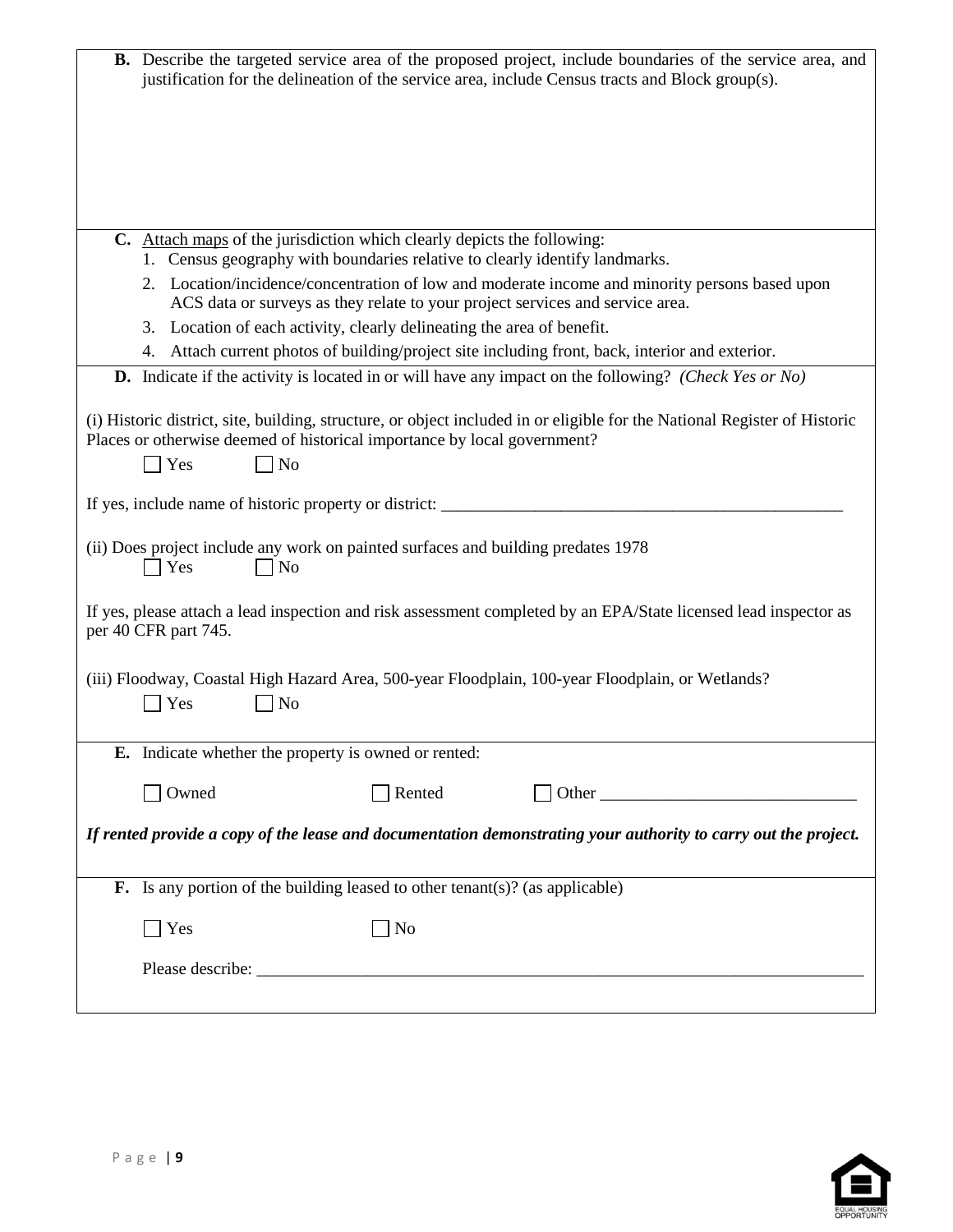|    | G. Indicate the primary function, of the facility (ies), infrastructure, or service to be provided or improved.                                                                                             |
|----|-------------------------------------------------------------------------------------------------------------------------------------------------------------------------------------------------------------|
|    | H. If applicable, what is the current permitted land use:                                                                                                                                                   |
|    |                                                                                                                                                                                                             |
| I. | Does the proposed activity relate to and contribute to the feasibility of the development of affordable<br>housing, particularly outside of areas of racial, ethnic, and low/moderate income concentration? |
|    | $\bigcap$ Yes<br>N <sub>o</sub>                                                                                                                                                                             |
|    | If yes, discuss the relationship and contribution to affordable housing.                                                                                                                                    |
|    | J. Does your facility(ies) comply with Americans with Disabilities Act (ADA) requirements regarding                                                                                                         |
|    | accessibility.                                                                                                                                                                                              |
|    | Yes<br>No                                                                                                                                                                                                   |
|    | i) If "Yes," please check which areas of your facility can accommodate clients with a disability:<br>Counters<br>Restrooms<br>Parking area<br>Entry<br>Elevators                                            |
|    | (ii) If "No," how will your organization serve/accommodate persons with a disability?                                                                                                                       |
|    | K. Is the facility a component of a multi-use building?                                                                                                                                                     |
|    | $\overline{\text{No}}$<br>Yes                                                                                                                                                                               |
|    |                                                                                                                                                                                                             |
|    | If yes, discuss how the proposed project will assist with improvements to a designated and discrete area                                                                                                    |
|    | within the larger facility that is eligible for CDBG:                                                                                                                                                       |
|    | L. Does this activity require:                                                                                                                                                                              |
|    | Yes<br>Federal, State, or Local permits?<br>No<br>Identify:                                                                                                                                                 |
|    | Federal, State, or Local Reviews/Approvals?<br>Yes<br>No                                                                                                                                                    |
|    | Yes<br>Approval from the property owner?<br>No                                                                                                                                                              |

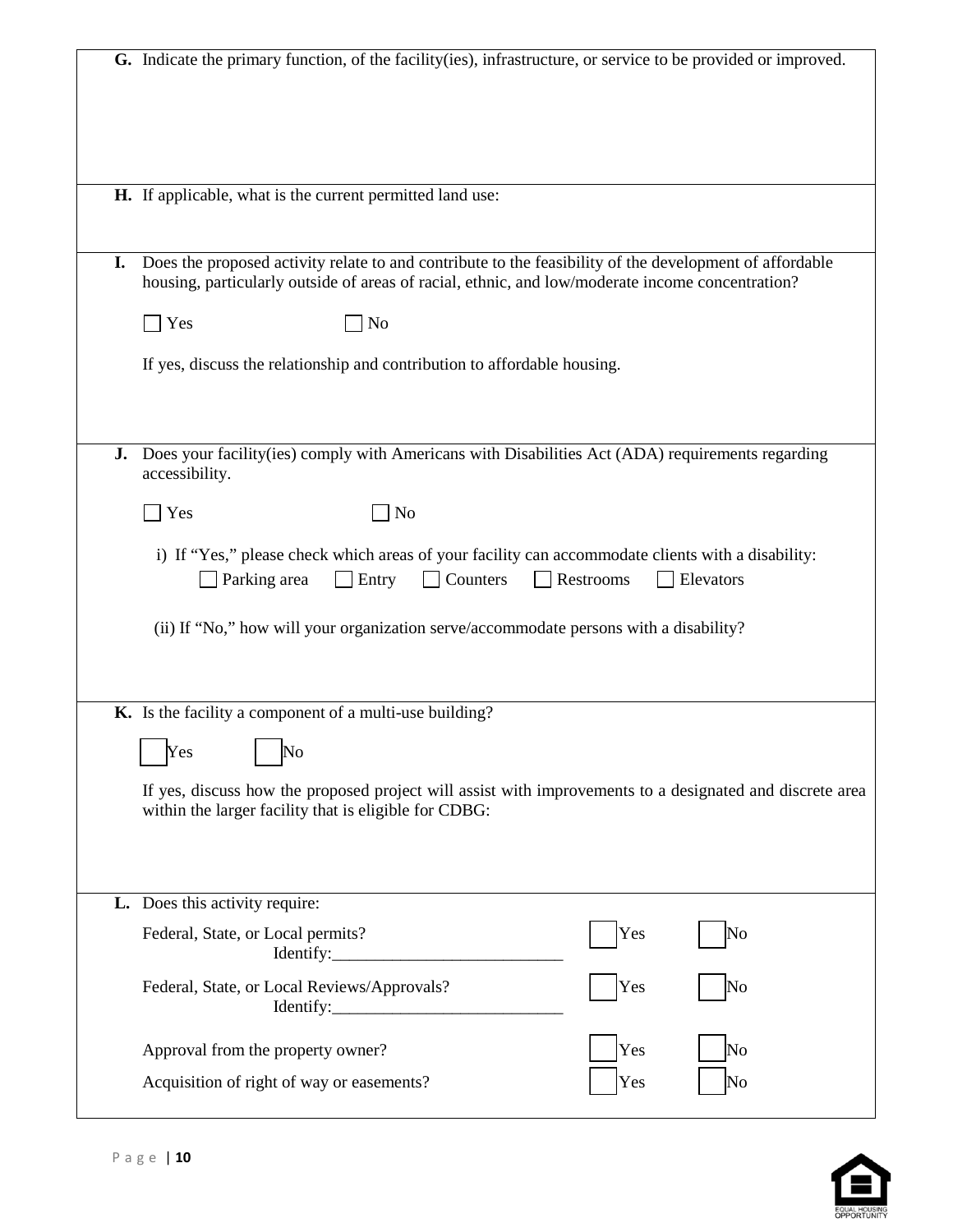#### **3. Project Funding:**

A budget and timeline template has been provided, please fill in as many details about the proposed project as well as attach a cost estimate. Project budgets and cost estimates should be current within the last 60- 90 days of application submission. Please considerthe followingwhile preparing the budget:

**A.** If the project goes over budget, does the applicant have funds available to contribute? Yes No

*Please note that if the application is approved, the project budget becomes a binding part of the agreement between the applicant and the County, therefore the projected figures must be accurate.*

- **B.** If CDBG funds are not be available to address a project in its entirety; to be considered for partial funding, the budget must contain separate cost estimates for each work element proposed.
- **C.** Engineering, architectural, and project management costs will be considered a match and are not eligible for CDBG reimbursement.
- **D.** Please attach your agency's procurement policy.
- **E.** Attach any letters of commitment from other funding sources.
- **F.** Describe the use of CDBG as well as non-CDBG funds in the budget. As part of HUD's new Performance Measurement System, sub-recipients are required to report the amount of funds leveraged by other sources.

| <b>Total Project Cost:</b>                    |                                                                                                              |
|-----------------------------------------------|--------------------------------------------------------------------------------------------------------------|
| $CDBG:$ \$                                    |                                                                                                              |
| Federal: $\frac{1}{2}$                        | Secured<br>$\Box$ Pending<br>$\sim$                                                                          |
| State: $\frac{1}{2}$                          | Secured<br>$\Box$ Pending<br>$\overline{\phantom{a}}$                                                        |
| Local: $\frac{1}{2}$                          | $\Box$ Pending<br>Secured<br>$\sim$                                                                          |
| Private: $\frac{1}{2}$ Private: $\frac{1}{2}$ | $\Box$ Pending<br>Secured<br>$\sim$                                                                          |
|                                               | Secured<br>$\Box$ Pending<br>$\Box$                                                                          |
|                                               |                                                                                                              |
| $\sim$<br>Total:                              |                                                                                                              |
| proposal:                                     | G. Please detail other funding opportunities that have or will be applied for as they relate to this project |
|                                               |                                                                                                              |
|                                               |                                                                                                              |
|                                               |                                                                                                              |
|                                               |                                                                                                              |

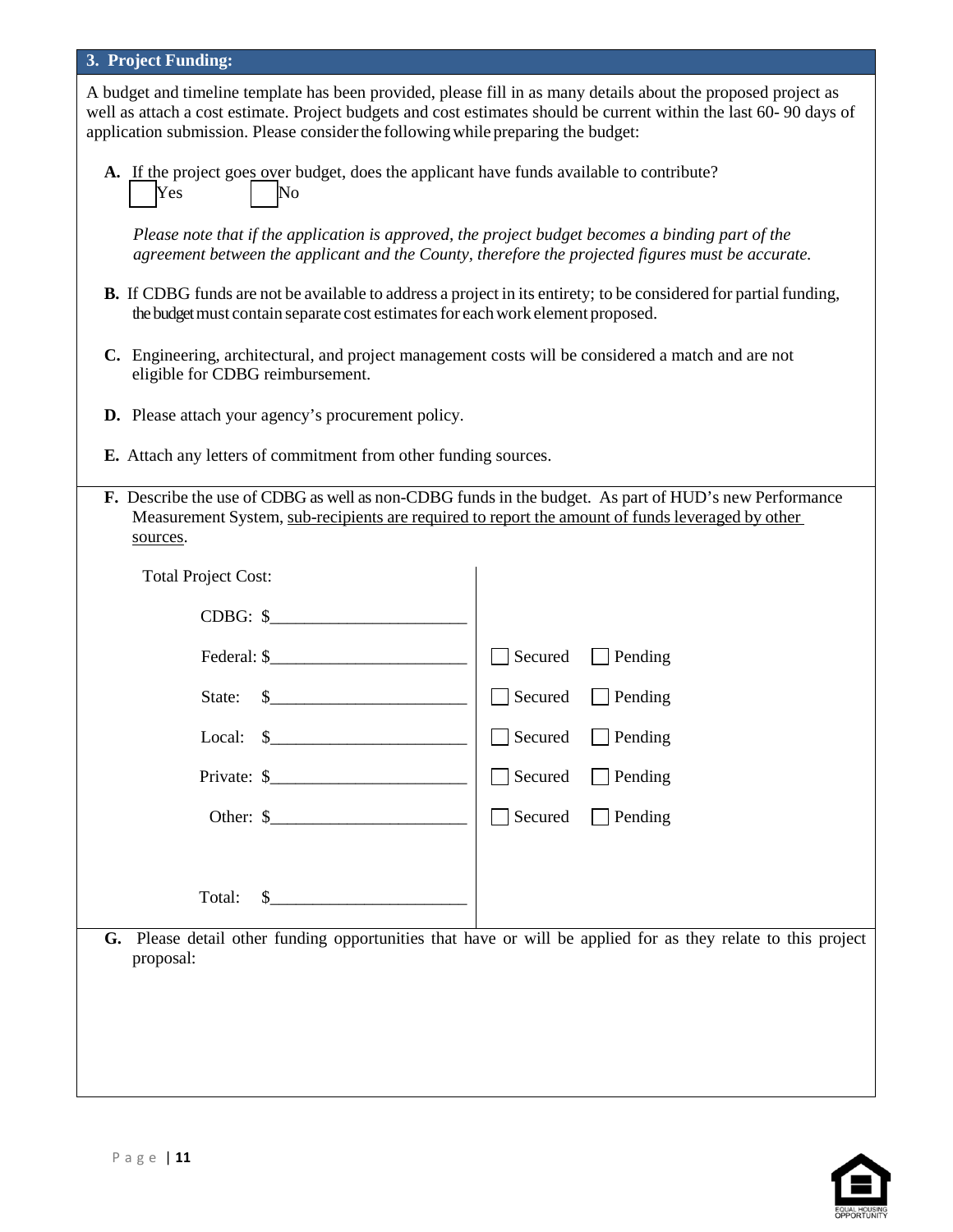| H. Describe your operation plan for capital improvement. Describe how the improvement will be maintained<br>and how this will be paid for.                                                              |
|---------------------------------------------------------------------------------------------------------------------------------------------------------------------------------------------------------|
|                                                                                                                                                                                                         |
| Do you intend to levy special assessments to recover the cost of the improvements?<br>I.<br>$\bigcap$ Yes<br>N <sub>o</sub>                                                                             |
| If yes, discuss in detail your procedure to levy special assessments to recover the cost of the improvements<br>in relation to the restrictions imposed by CDBG regulations at 24 CFR 570.200(c):       |
|                                                                                                                                                                                                         |
| J. Have federal prevailing wage rates pursuant to the Davis Bacon Act been factored into the cost estimate<br>for this activity?<br>Yes<br>$\Box$ No                                                    |
| If yes, please indicate the General Decision Number that was referenced:<br>Please note, if project is awarded, the above listed wage determination will be required to be updated.                     |
| K. If your project is not funded by the County, please indicate how/if this activity would be carried out in the<br>absence of these funds.                                                             |
|                                                                                                                                                                                                         |
| L. Please describe project readiness. Is the project ready to be implemented immediately? If the project is not<br>ready to be immediately implemented describe why and what is needed to become ready. |
| M. Is there any project phasing and/or reduction options? Please be as descriptive as possible in this section,                                                                                         |
| as this information will be used in funding decisions.                                                                                                                                                  |

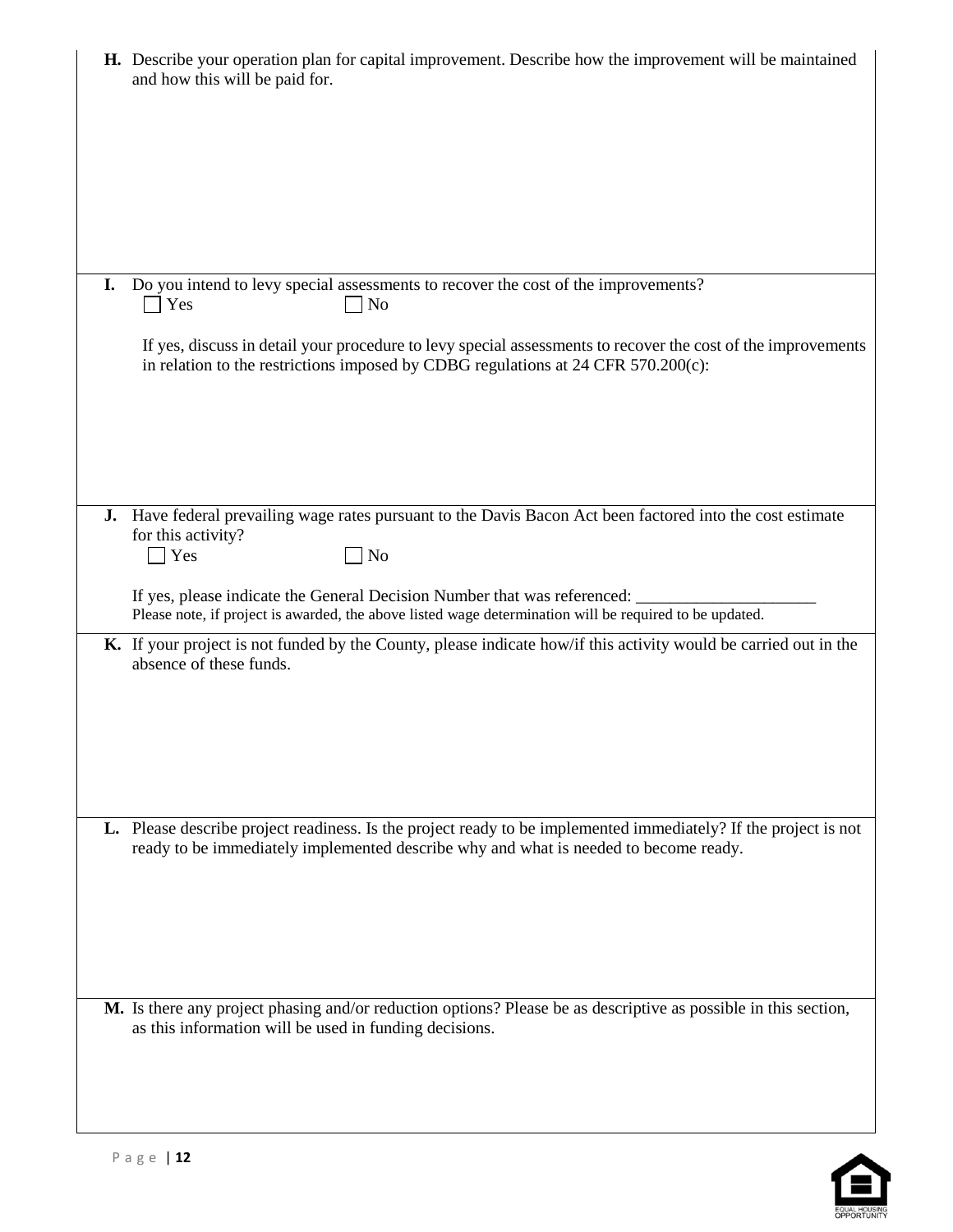| 4. Project Benefit                                                                                          |
|-------------------------------------------------------------------------------------------------------------|
| A. Describe determination for proposed project eligibility, select only one below and attach sample         |
| documentation to application.                                                                               |
| Describe the process that determines the client eligibility for services:                                   |
|                                                                                                             |
| Requires documentation of information on family size and income. It is evident that at least 51% of the     |
| clientele being served by the public facility/services are persons whose family income does not exceed      |
| the low and moderate income limit; or                                                                       |
| Requires income eligibility criteria which limits the programs or services exclusively to low and           |
| moderate income persons.                                                                                    |
| <b>or</b>                                                                                                   |
| Describe the determination that the location or service/facility will be provided predominately to low and  |
| moderate income persons:                                                                                    |
| Provide documentation which describes how the nature of the activity and, if applicable, the location       |
| establishes clientele eligibility; or                                                                       |
| Provide census documentation which describes the service area is eligible.                                  |
|                                                                                                             |
| <b>B.</b> What is the typical life cycle or frequency for the services provided to clients?                 |
|                                                                                                             |
|                                                                                                             |
|                                                                                                             |
|                                                                                                             |
| C. Check the box(es) below that represent population(s) served by your proposed project:                    |
|                                                                                                             |
| Chronically Homeless (emergency shelter only)                                                               |
| Severely Mentally Ill                                                                                       |
| Chronic Substance Abuse<br><b>Other Disability</b>                                                          |
| Veterans                                                                                                    |
| Persons with HIV / AIDS                                                                                     |
| Victims of Domestic Violence                                                                                |
| Elderly $(62+)$                                                                                             |
| Low - Moderate Income Persons (clientele)                                                                   |
| Low - Moderate Income Households                                                                            |
| Other:                                                                                                      |
|                                                                                                             |
| D. Provide an estimate of the number of beneficiaries that will be served directly and indirectly by your   |
| proposed project:                                                                                           |
|                                                                                                             |
|                                                                                                             |
| For 5 years following proposed project completion, would you estimate $a(n)$ :                              |
|                                                                                                             |
| decrease in beneficiaries<br>increase in beneficiaries<br>beneficiaries to remain the same.                 |
| E. Do you anticipate an increase in services offered or will this project be a new service? Please explain. |
|                                                                                                             |
|                                                                                                             |
|                                                                                                             |
|                                                                                                             |

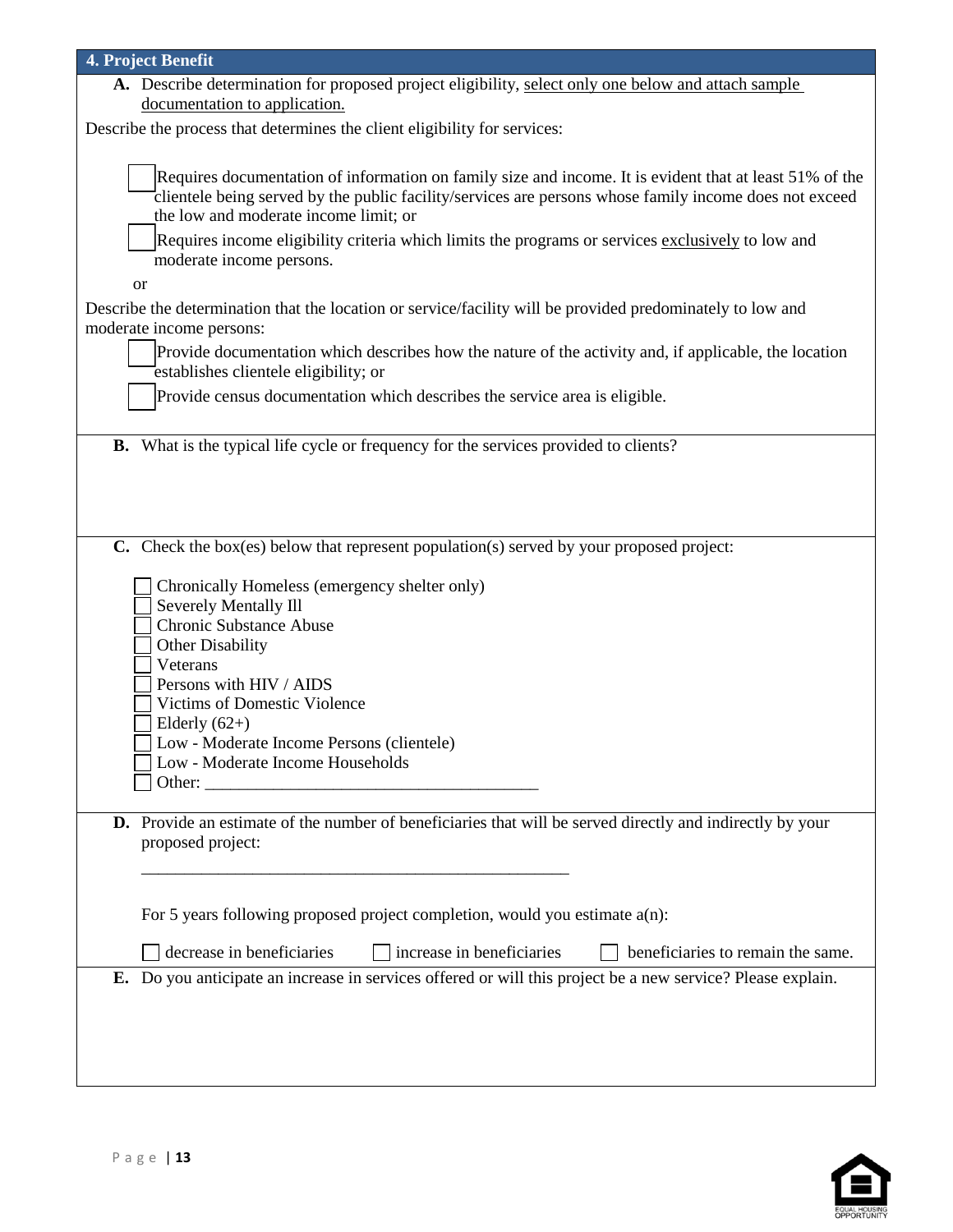# **Section 2 Certifications**

#### **Application Content Certification** (required from all applicants)

Governing Body Certifies that all the information provided in this application is correct to the best of their knowledge.

#### **Official Resolution**

Governing Body has duly adopted or passed as an official act, a resolution, motion or similar action authorizing the filing of the application, including all understandings and assurances contained therein, and directing and authorizing the person identified as the official representative of the application to act in connection with the application and to provide such additional information as may be required.

#### **Access to Information**

Governing Body assures that it will give the Bucks County Department of Housing & Community Development, and the U. S. Department of Housing and Urban Development (HUD), through any authorized representative, access to and the right to examine all records, books, papers, or documents related to the activity; and will establish a proper accounting system in accordance with generally accepted accounting standards or agency directives.

#### **Nondiscrimination**

Governing Body certifies that it will comply with all Federal Statutes relating to nondiscrimination. These include but are not limited to:

- 1. Title VI of the Civil Rights Act of 1964 (P.L. 88-352) which prohibits discrimination on the basis of race, color or national origin;
- 2. Title IX of the Education Amendments of 1972, as amended (20 USC §§1681-1686), which prohibits discrimination on the basis of sex;
- 3. Section 504 of the Rehabilitation Act of 1973, as amended (29 USC §794), which prohibits discrimination of the basis of handicaps;
- 4. the Age discrimination Act of 1975, as amended (42 USC §§ 6101-6107), which prohibits discrimination on the basis of age;
- 5. The Drug Abuse Office and Treatment Act of 1972 (P.L. 92-255), as amended, relating to nondiscrimination on the basis of drug abuse;
- 6. The Comprehensive Alcohol Abuse and Alcoholism Prevention, Treatment and Rehabilitation Act of 1970 (P.L. 91-616), as amended, relating to nondiscrimination on the basis of alcohol abuse or alcoholism;
- 7. §§523 and 527 of the Public Health Service Act of 1912 (42 USC 290 dd-3 and 290 ee-3), as amended, relating to confidentiality of alcohol and drug abuse patient records;
- 8. Title VIII of the Civil Rights Act of 1968 (42 USC §3601 et seq.), as amended, relating to nondiscrimination in the sale, rental or financing of housing;
- 9. Any other nondiscrimination provisions in the specific statute(s) under which application for Federal assistance is being made;
- 10. The requirements of any other nondiscrimination statute(s) which may apply to the application.

#### **Equal Opportunity**

Section 109 of the Housing and Community Development Act of 1974, P.L. 93-383 (42 USC 5309) and the regulations issued pursuant thereto (24 CFR part 570.602), which provide that no person in the United States shall, on the grounds of race, color, national origin, or sex, be excluded from participation in, be denied the benefits of, or be subjected to discrimination under any program or activity funded in whole or in part with funds provided under this Part.

#### **Fair Housing**

Title VIII of the Civil Rights Act of 1968, as amended by Fair Housing Amendments act of 1988 (42 USC 3601-20) and implementing regulations at 24 CFR part 100, which states that no person shall be subjected to

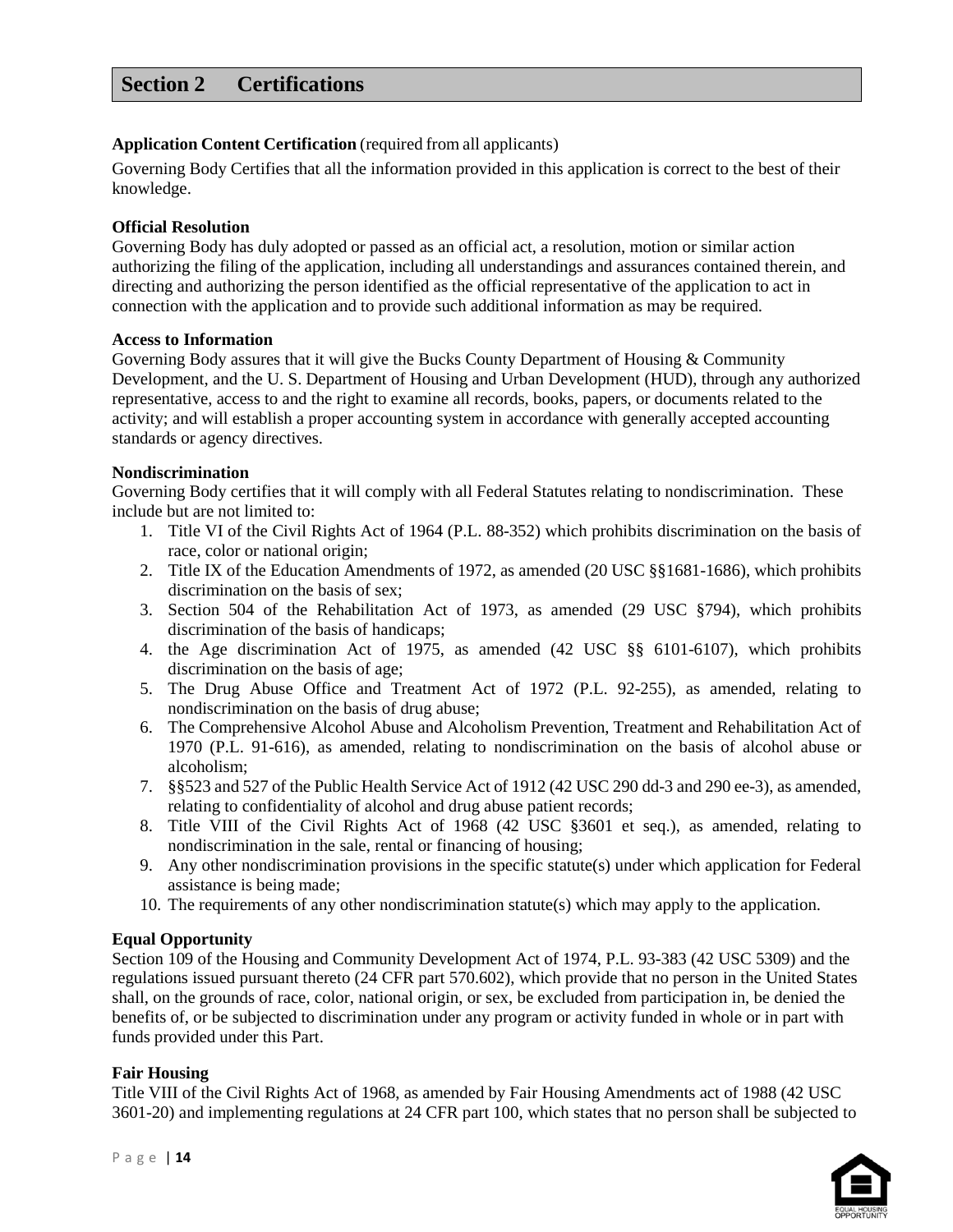discrimination because of race, color, religion, sex, handicap, familial status, or national origin in the sale, rental, or advertising of dwellings, in the provision of brokerage services, or in the availability or residential real estate-related transactions; and requires that grantees administer all programs and activities related to housing and community development in a manner to affirmatively further fair housing. Actions that the application or sub-recipient undertake to affirmatively further fair housing will be consistent with action identified in any locally adopted fair housing analysis.

#### **Uniform Relocation Assistance**

Governing Body assures that it will comply, or has already complied, with the requirements of Titles II and III of the Uniform Relocation Assistance and Real Property Acquisition Policies Act of 1970 (P.L. 91-646) which provide for fair and equitable treatment of persons displaced or whose property is acquired as a result of Federal or federally assisted program. These requirements apply to all interests in real property acquired for project purposes regardless of Federal participation in the purchase.

#### **Hatch Act**

Governing Body assures that it will comply with the provisions of the Hatch Act (5 USC §§1501-1508 and 7324-7328) which limit the political activities of employees whose principal employment activities are funded in whole or in part with Federal funds.

#### **Labor Standards**

Governing Body assures that it will comply, as applicable, with the provision of the Davis-Bacon Act (40 USC §§276a to 276a-7), the Copeland Act (40 USC §276c and 18 USC §874), and the Contract Work Hours and Safety Standard Act (40 USC §§327-333), regarding labor standards for federally assisted construction sub-agreements.

#### **Environmental Clearance**

Governing Body will comply with environmental laws and authorities at 24 CFR parts 50 and 58 and will 1) supply the Department of Housing & Community Development with information necessary for it to perform necessary environmental reviews of each activity; 2) carry out mitigating measures required by Housing  $\&$ Community Development 3) not acquire or otherwise carry out any program activities with respect to any eligible project until Housing & Community Development approval is received.

#### **Release of Funds**

Governing Body acknowledges that receipt of any Grant is subject to the release of funds by the U.S. Department of Housing and Urban Development, and that release of payments will be subject to documenting compliance with all requirements listed in the Grant Agreement to be executed with Bucks County.

#### **Environmental Standards**

Governing Body assures that it will comply with environmental standards which may be prescribed pursuant to the following:

- 1. Institution of environmental quality control measures under the Nation Environmental Policy act of 1969 (P.L. 91-190) and Executive Order (EO) 11514;
- 2. Notification of violating facilities pursuant to EO 11738;
- 3. Protection of wetlands pursuant to EO 11990;
- 4. Evaluation of flood hazards in floodplain in accordance with EO 11988;
- 5. Assurance of project consistency with the approved State management program developed in the Coastal Zone Management Act of 1972 (16 USC §§1451 et seq.);
- 6. Conformity of Federal actions to State (Clear Air) Implementation Plan under Section 176(c) of the Clear Air Act of 1955, as amended (42 USC §7401 et seq.);
- 7. Protection of underground sources of drinking water under the Safe Drinking Water Act of 1974, as amended, (P. L. 93-523); and
- 8. Protection of endangered species under the Endangered Species Act of 1973, as amended, (P. L. 93- 205).

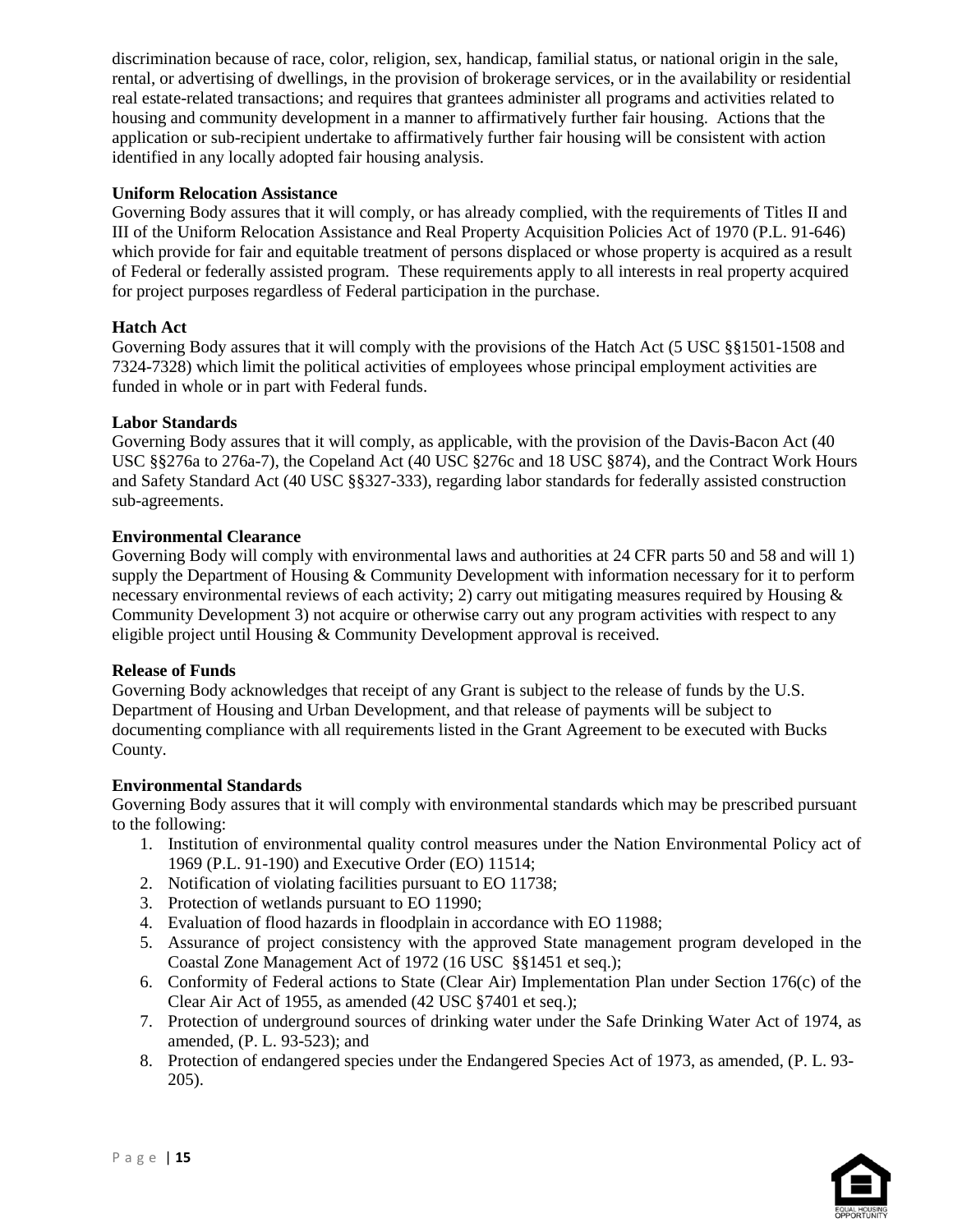#### **Historic Preservation**

Governing Body assures that it will assist in assuring compliance with section 106 of the National Historic Preservation Act of 1966, as amended (16 USC 470), EO 11593 (identification and protection of historic properties), and the Archaeological and Historic Preservation Act of 1974 (16 USC 469a-1 et seq.).

#### **Lead-Based Paint**

Governing Body assures that it comply with the requirements of 24 CFR Part 35, Subparts A, B, J, K and R. and the Lead-Based Paint Poisoning Prevention Act (42 USC §4801 et seq.) which prohibits the use of lead based paint in construction or rehabilitation or residence structures.

#### **Financial Requirements**

Governing Body assures that it will cause to be performed the required financial and compliance audits in accordance with the Single Audit Act of 1984. Governing Body acknowledges that the Federal Programs will not be responsible for any project costs incurred prior to the full execution of a Sub-recipient Agreement.

#### **Procurement**

Governing Body acknowledges that the Department of Housing & Community Development must approve and verify that all procurement requirements have been meet in accordance with the Program Regulations. The Department of Housing & Community Development must approve any purchases or the awards of any contracts to be funded in full or in part with any Federal funds granted through the CDBG Program/ HOME Program or ESG Program.

#### **Other Program Requirements**

Governing Body agrees that implementation of any project funded in full or in part will not proceed without full execution of the program requirements as described in the Sub-recipient Agreement. The Governing Body certifies that it will comply with all applicable requirements of all other Federal laws, executive orders, regulations and policies governing this program.

#### **Lobbying**

Governing Body certifies that to the best of its knowledge and belief:

- 1. No Federal appropriated funds have been paid or will be paid, by or on behalf of it, to any person for influencing or attempting to influence an officer or employee of any agency, a Member of Congress, an officer or employee of Congress, or an employee of a Member of Congress in connection with the awarding of any Federal contract, the making of any Federal grant, the making of any Federal loan, the entering into of any cooperative agreement, and the extension, continuation, renewal, amendment, or modification of any Federal contract, grant, loan, or cooperative agreement;
- 2. If any funds other than Federal appropriated funds have been paid or will be paid to any person for influencing or attempting to influence an officer or employee of any agency, a Member of Congress, an officer or employee of Congress, or an employee of a Member of Congress in connection with this Federal contract, grant, loan, or cooperative agreement, it will complete and submit Standard Form-LLL, "Disclosure Form to Report Lobbying," in accordance with its instructions.

#### **Section 3**

Governing Body certifies that it will comply with Section 3 of the Housing and Urban Development Act of 1968, and implementing regulations at 24 CFR Part 135

#### **Excessive Force**

Governing Body has adopted and is enforcing:

- 1. A policy prohibiting the use of excessive force by law enforcement agencies within its jurisdiction against any individuals engaged in non-violent civil rights demonstrations; and,
- 2. A policy of enforcing applicable State and local laws against physically barring entrance to or exit from a facility or location which is the subject of such non- violent civil rights demonstrations within its jurisdiction.

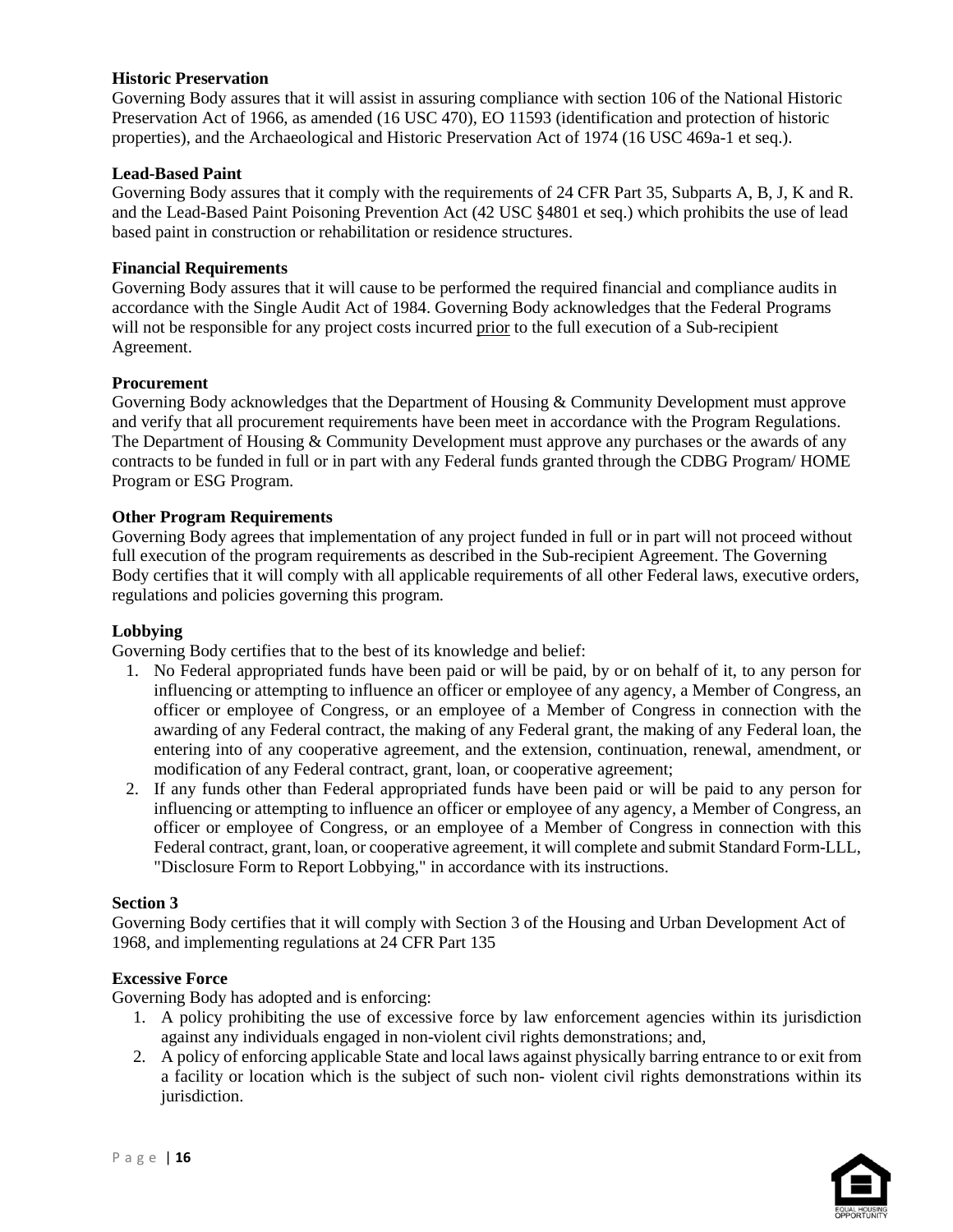#### **Drug-Free Workplace**

Governing Body certifies that it will or will continue to provide a drug-free workplace by:

- 1. Publishing a statement notifying employees that the unlawful manufacture, distribution, dispensing, possession, or use of a controlled substance is prohibited in the grantee's workplace and specifying the actions that will be taken against employees for violation of such prohibition;
- 2. Establishing an ongoing drug-free awareness program to inform employees about
	- a. The dangers of drug abuse in the workplace;
	- b. The grantee's policy of maintaining a drug-free workplace;
	- c. Any available drug counseling, rehabilitation, and employee assistance programs; and,
	- d. The penalties that may be imposed upon employees for drug abuse violations occurring in the workplace;
- 3. Making it a requirement that each employee engaged in the performance of the grant be given a copy of the statement required by paragraph 1;
- 4. Notifying the employee in the statement required by paragraph 1 that, as a condition of employment under the grant, the employee will
	- a. Abide by the terms of the statement; and
	- b. Notify the employer in writing of his or her conviction for a violation of a criminal drug statute occurring in the workplace no later than five calendar days after such conviction;
- 5. Notifying the agency in writing, within ten calendar days, after receiving notice under subparagraph 4(b) from an employee or otherwise receiving actual notice of such conviction. Employers of convicted employees must provide notice, including position title, to every grant officer or other designee on whose grant activity the convicted employee was working, unless the Federal agency has designated a central point for the receipt of such notices. Notice shall include the identification number(s) of each affected grant;
- 6. Taking one of the following actions, within 30 calendar days of receiving notice under subparagraph 4(b), with respect to any employee who is so convicted
	- a. Taking appropriate personnel action against such an employee, up to and including termination, consistent with the requirements of the Rehabilitation Act of 1973, as amended; or
	- b. Requiring such employee to participate satisfactorily in a drug abuse assistance or rehabilitation program approved for such purposes by a Federal, State, or local health, law enforcement, or other appropriate agency;
	- 7. Making a good faith effort to continue to maintain a drug-free workplace through implementation of paragraphs 1, 2, 3, 4, 5, and 6.

I do hereby certify that the information contained in this application for Community Development Block Grant Funds for the FY 2021 is complete and accurate to the best of my knowledge. I do also certify that if the information contained herein should change at any time, I will notify the Bucks County Department of Housing & Community Development of suchchange.

Authorized Official Signature Date

Print Name/Title

Applicant Organizational Name

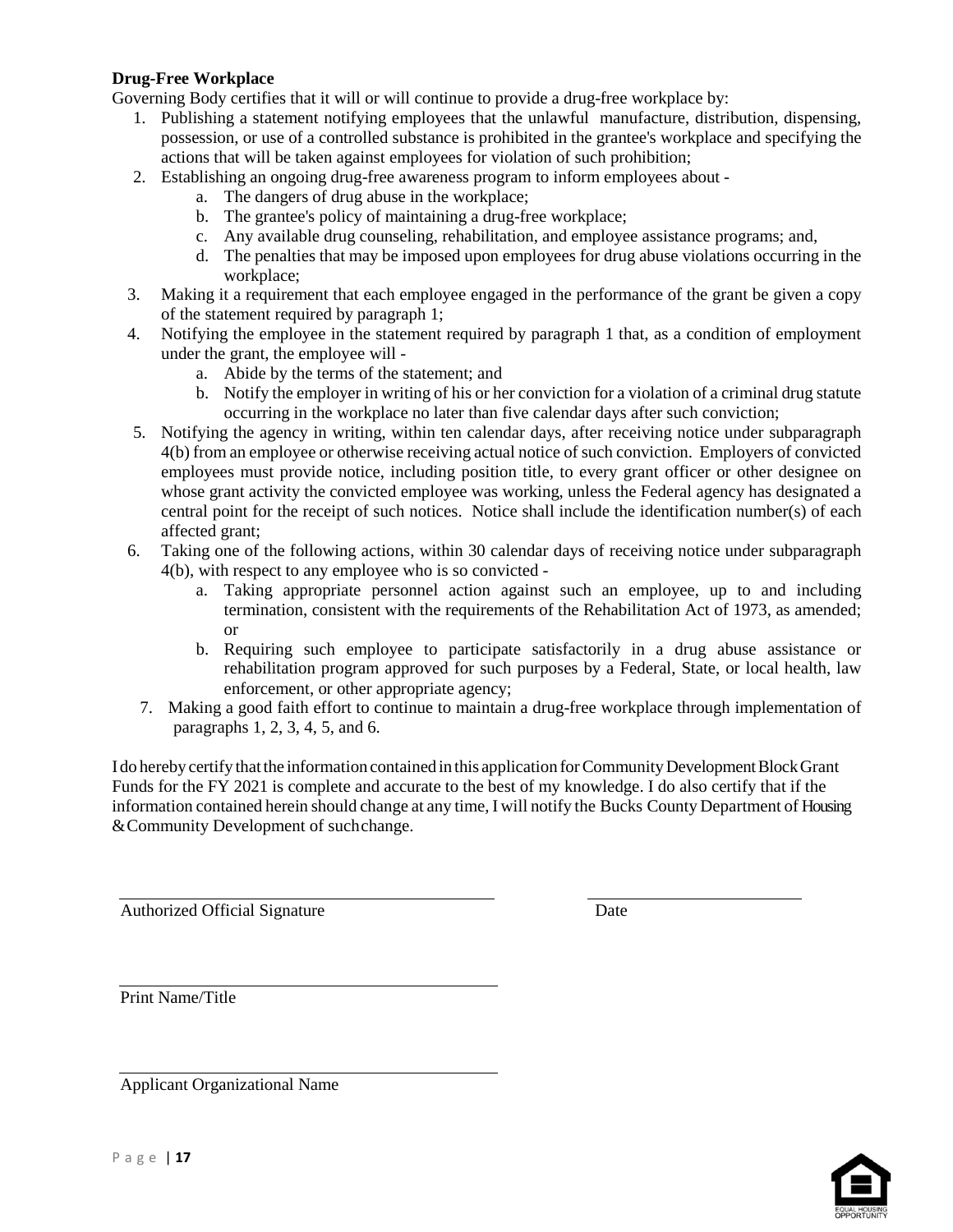## **Conflict of Interest**

Governing Body certifies that no persons described as an employee, agent, consultant, officer, or elected official or appointed official of the governing body, or of any designated public agencies, or Sub-recipients which are receiving funds under a Sub-recipient Agreement, who exercise or have exercised any functions or responsibilities with respect to Community Development Block Grant Activities, HOME Activities or Emergency Shelter Activities assisted under a Sub-recipient Agreement; or who are in a position to participate in a decision making process or gain inside information with regard to such activities, may obtain a personal or financial interest or benefit from the activity, or have an interest in any contract, subcontract or agreement with respect thereto, or the proceeds thereunder, either for themselves or those with whom they have family or business ties, during their tenure or for one year thereafter. Please read the following Conflict of Interest Statements excerpted from the Code of Federal Regulations at 24 CFR 570.611 and indicate your acceptance on the proceeding signature page.

- 1. Applicability.
	- a. In the procurement of supplies, equipment, construction, and services by recipients and by subrecipients, the conflict of interest provisions in 24 CFR 85.36 and 24 CFR 84.42, respectively, shall apply.
	- b. In all cases not governed by 24 CFR 85.36 and 24 CFR 84.42, the provisions of thissection shall apply. Such cases include the acquisition and disposition of real property and the provision of assistance by the recipient or by its sub-recipientsto individuals, businesses, and other private entities under eligible activities that authorize such assistance(e.g., rehabilitation, preservation, and other improvements of private properties or facilities pursuant to § 570.202; or grants, loans, and other assistance to businesses, individuals, and other private entities pursuant to §§ 570.203, 570.204, 570.455, or 570.703(i)).
- 2. Conflicts prohibited. The general rule is that no persons described in paragraph (c) of this section who exercise or have exercised any functions or responsibilities with respect to CDBG activities assisted under this part, or who are in a position to participate in a decisionmaking process or gain inside information with regard to such activities, may obtain a financial interest or benefit from a CDBG-assisted activity, or have a financial interest in any contract, subcontract, or agreement with respect to a CDBG-assisted activity, or with respect to the proceeds of the CDBG-assisted activity, either for themselves or those with whom they have business or immediate family ties, during their tenure or for one year thereafter. For the UDAG program, the above restrictionsshall apply to all activities that are a part of the UDAG project, and shall cover any such financial interest or benefit during, or at any time after, such person's tenure.
- 3. Persons covered. The conflict of interest provisions of paragraph (b) of this section apply to any person who is an employee, agent, consultant, officer, or elected official or appointed official of the recipient, or of any designated public agencies, or of sub-recipients that are receiving funds under this part.
- 4. Exceptions. Upon the written request ofthe recipient, HUD may grant an exception to the provisions of paragraph (b) ofthissection on a case-by-case basiswhen it hassatisfactorilymet the threshold requirement of paragraph  $(d)(1)$  of this section, taking into account the cumulative effects of paragraph  $(d)(2)$  of this section.
	- a. Threshold requirements. HUD will consider an exception only after the recipient has provided the following documentation:
		- i. A disclosure of the nature of the conflict, accompanied by an assurance that there has been public disclosure of the conflict and a description of how the public disclosure was made;and
		- ii. An opinion of the recipient's attorney that the interest for which the exception is sought would not violate State or local law.
	- b. Factorsto be considered for exceptions. In determining whether to grant a requested exception after the recipient has satisfactorily met the requirements of paragraph  $(d)(1)$  of this section, HUD shall conclude that such an exception will serve to further the purposes of the Act and the effective and efficient administration of the recipient's program or project, taking into account the cumulative effect of the following factors, as applicable: